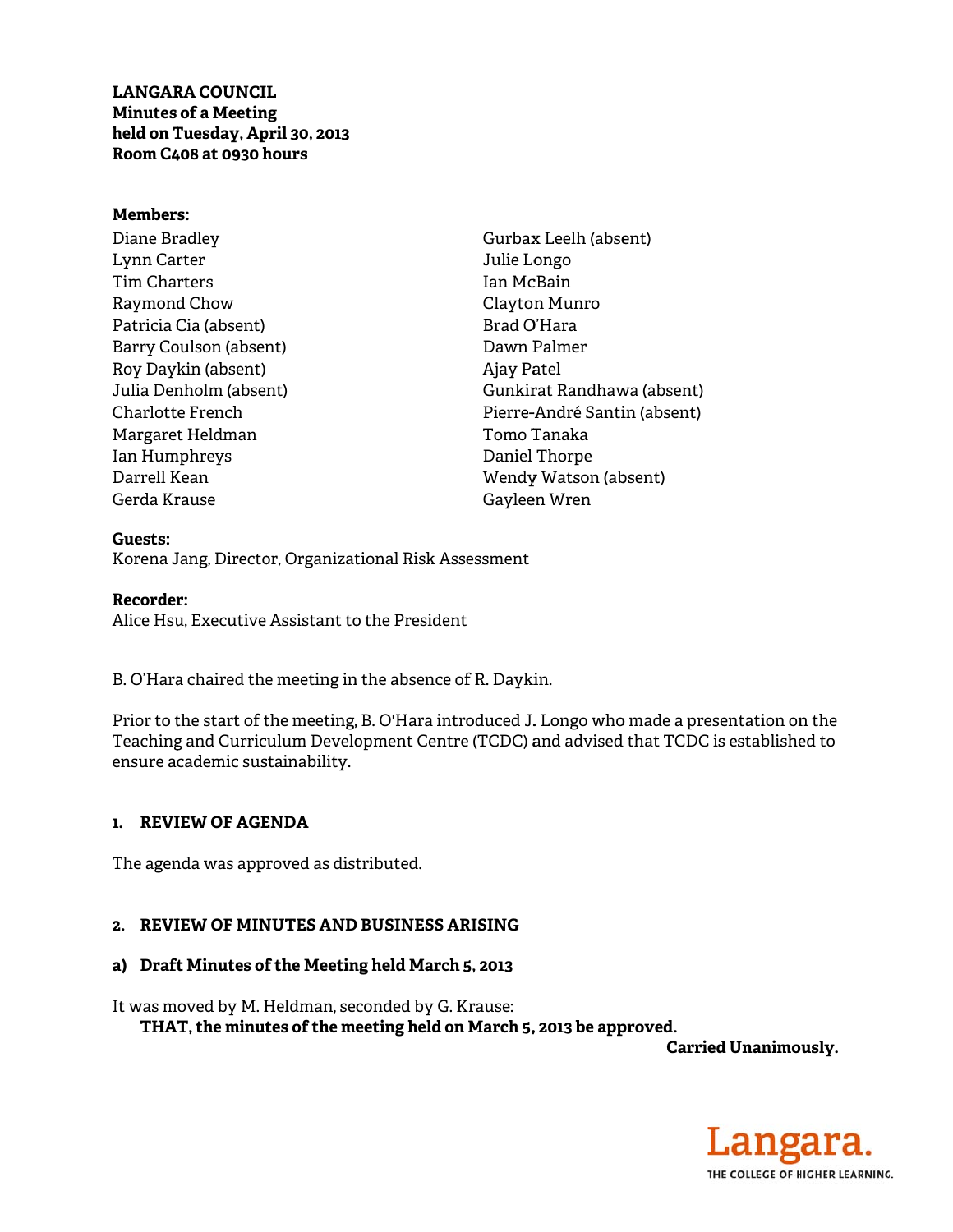## **b)** Banner Next Generation Project Update

C. French provided an update on the Banner Next Generation Project noting that upgrade on the waitlist was still in the testing process and still planned to be implemented in the Fall.

C. French further advised that problems previously found in the electronic transcript exchange system have been resolved. Further testing is being done with partner institutions.

C French also advised that we are now officially a receiving institution. The SFU to Langara credit transfer table is in Banner and has been posted on BC Council on Admissions & Transfer's (BCCAT) website. Douglas to Langara transfer table will be worked on next. C. French thanked Deans and Department Chairs who helped review the charts.

# **3. CURR RICULUM IT TEMS**

## **a) Educ cation Counc cil Meeting h held on Febr ruary 26, 20 13**

G. Krause referred to the summary report of the Education Council meeting held on February 26, 2013 and advised that a couple of program changes were made in order to increase options and/or clarify admissions prerequisites for students.

Under Course Changes, G. Krause advised that changes to many publishing course descriptions have been made to keep things up to date.

Under Information Items, G. Krause noted that a significant amount of work has been completed on five Continuing Studies programs.

The Education Council summary report for February 26, 2013 was received for information..

# **b) Educ cation Counc cil Meeting h held on Mar rch 19, 2013**

G. Krause referred to the summary report of the Education Council meeting held on March 19, 2013 and highlighted couple items under Program Changes:

G. Krause noted that, effective fall 2013, all Art History course offerings are eligible to fulfill the diploma requiremen ts for Fine A Arts.

G. Krause also noted that English and math entrance requirements have been changed for Bachelor of Business Administration, and Nutrition & Food Service Management Programs to make easier for students who apply from out of province to meet the requirements.

G. Krause further noted that one course - CRIM 1213 is added to Criminal Justice Diploma program .

Last, G. Krause advised that the Arts and Science (Engineering) program has been modified to allow students to successfully finish the program in two semesters instead of three.

The Education Council summary report for March 19, 2013 was received for information.